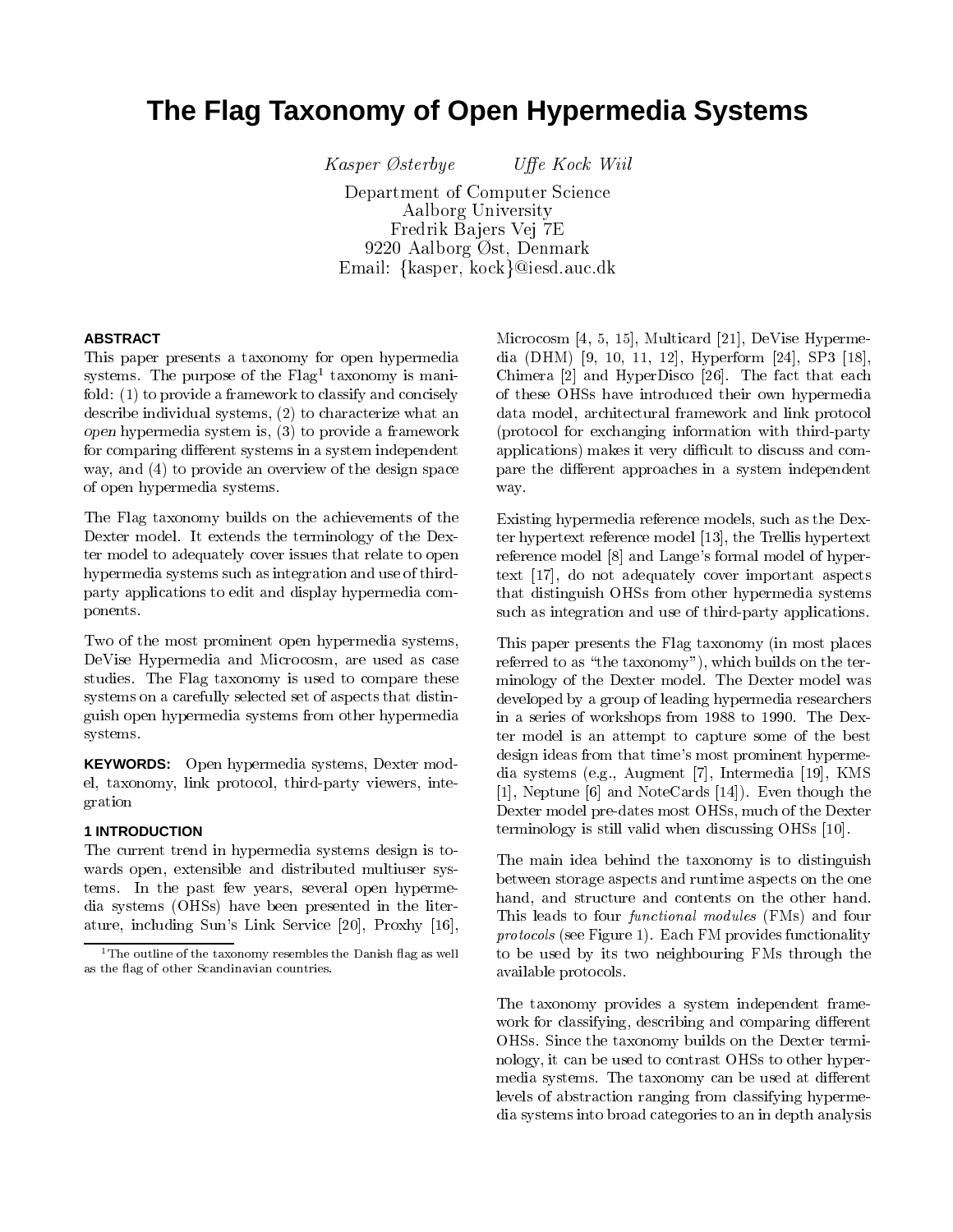| Storage<br>Manager    | Storage      | Viewer             | Contents  |
|-----------------------|--------------|--------------------|-----------|
| Storage               |              | Linking            |           |
| Data model<br>Manager | Presentation | Session<br>Manager | Structure |

Storage Runtime

Figure 1: The Flag of hypermedia systems. It consists of four rectangles and a cross with four arms. Each rectangle represents a functional module of the system, and each arm represents the protocol between its two neighbouring modules.

of the individual FMs and protocols of the system.

The taxonomy relates to the Dexter model in the following manner. The *data model manager* corresponds to the Dexter storage layer and is responsible for storing the structure of a hypertext. Anchors are used as the "glue" between structure and contents. We also maintain the three component types in the data model: nodes, links and composites. However, the taxonomy is deliberately very open regarding the data model manager.

The explicit distinction on the runtime side between structure and contents and the division of contents into storage and runtime aspects, rearranges some Dexter concepts. The Dexter runtime layer defines two important concepts, instantiation (runtime presentation of a component) and session. An instantiation consists of three parts: a base instantiation (which represents the component), a sequence of link markers (which represent the anchors), and a mapping from link markers to anchors, linkAnchor. In the taxonomy, this mapping belongs to the *session manager module*, the base instantiation and link markers belong to the viewer module, and the session is the responsibility of the session manager

An important issue made explicit by the taxonomy, is that instantiations can be manipulated outside the structural part of the hypermedia system, which exposes the problems of integration and use of third-party viewers. We will use the term *viewer* to denote both applications that can edit and display components. The introduction of the viewer module has also allowed the Dexter within-component layer (corresponding to the *storage* manager) to be placed next to the Dexter runtime layer (in the form of the viewer module). This captures the important fact that most third-party viewers store their contents outside the hypermedia system.

The linking protocol is the runtime interface between the viewer and the session manager. We consider it one of the ma jor contributions of the paper to discuss the required functionality of the linking protocol.

Section 2 shows how the taxonomy can be used to classify existing hypermedia systems into broad categories and to distinguish OHSs from other hypermedia systems. The taxonomy will be discussed in detail in Section 3. The focus is on runtime aspects: (1) the session manager module, (2) the viewer module, and (3) the linking protocol and its relation to the viewer and the session manager. To validate the usefulness of the taxonomy, we describe and contrast two prominent OHSs in Section 4 using the taxonomy. Section 5 concludes the paper.

## **2 HYPERMEDIA SYSTEM CATEGORIES**

The taxonomy can be used to classify existing hypermedia systems into broad categories, by cutting the Flag in various ways (see Figure 2).



Figure 2: Different ways to slice a hypermedia system. Shaded protocols are not used.

The monolithic approach to hypermedia systems is characterized by having one module which is responsible for all aspects of the system. KMS and NoteCards belong to this category.

Hypermedia systems based on a hyperbase are characterized by a storage module which handles both contents and structure and a session manager (of varying sophistication) assisting viewers in maintaining contents and structure of the hypertext. The classic Neptune system and more recent hypermedia systems like Sepia [22] and EHTS [27] belong to this category.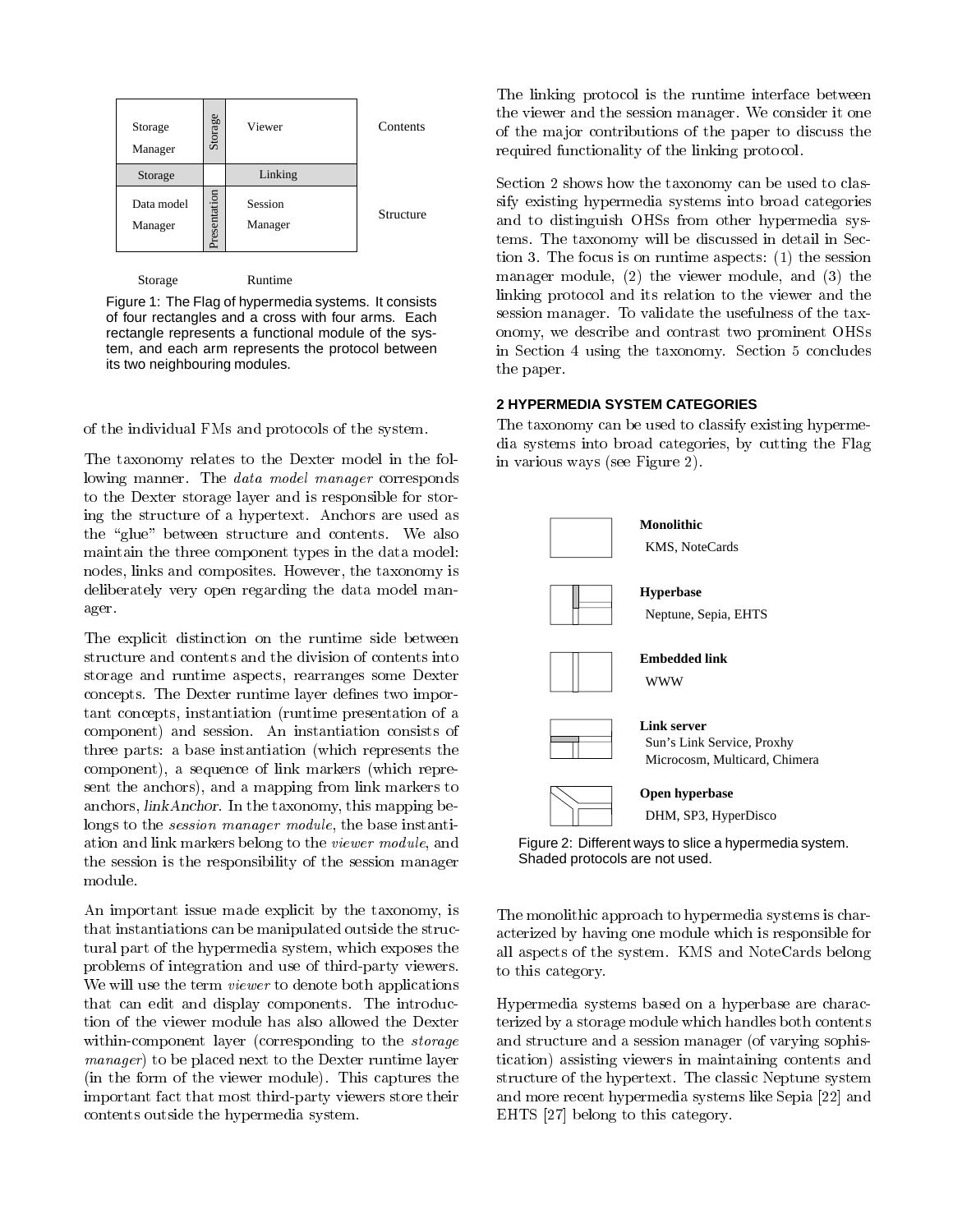The embedded link approach is a special case of the hyperbase approach with only two modules, a storage module and a runtime module. This approach does not explicitly distinguish between contents and structure. An example is the World-Wide Web (WWW) [3], with the storage part being WWW servers and the runtime part being WWW browsers (e.g., Mosaic and Netscape).

Link server based approaches are characterized by using third-party viewers to present and store the contents part of the hypertext. Link servers consist of a link base, which is responsible for storing the hypertext structure, and a session manager, which is responsible for assisting third-party viewers in maintaining structure. Sun's Link Service, Proxhy, Microcosm, Multicard and Chimera belong to this category.

The open hyperbase approach combines the hyperbase and link server approaches into an approach consisting of a storage module and a session manager. The storage module is responsible for storing the structure and is capable of storing the contents as well (if desired), or let the storage of contents be the responsibility of thirdparty viewers. The session manager is responsible for assisting third-party viewers in maintaining structure (and storing contents). DHM, SP3 and HyperDisco2 belong to this category.

From a software system developer's point of view, all categories of hypermedia systems presented in this section (except the monolithic) can be considered open in the sense that there exist well-defined protocols between the different functional modules of the hypermedia system. This type of openness makes it possible to create new modules that adhere to the protocols (e.g., new WWW servers and browsers).

From a hypermedia system developer's point of view, only the link server and the open hyperbase approaches are considered open. The important matter in hypermedia systems is the distinction between structure and contents. The hyperbase and embedded link approaches impose a specic hypermedia data model on the viewers (specifying both structure and contents formats). In contrast, the link server and the open hyperbase approaches only impose a structure format on the viewers. Allowing viewers to store contents in different formats outside the hypermedia system is a basic requirement for integrating and using third-party viewers with the hypermedia system. Since the latter (more strict) definition of openness is preferred in this paper, the remaining sections will focus on systems belonging to the link server and open hyperbase categories.

2HyperDisco is based on Hyperform. Hyperform, being an open, extensible hypermedia system development environment, can be used to develop all categories of hypermedia systems.

Tailorability (and extensibility) is different from openness. Tailorability is a feature of individual modules (e.g., the session manager can be tailored to handle link resolution differently), while openness is a feature of the entire system. However, often openness depends on tailorability of the modules to allow for seamless integration of third-party viewers (e.g., by re-mapping the concepts from the viewer to the concepts of the session manager. Tailorability is further discussed in Section 3.

## **3 THE FLAG TAXONOMY**

The primary goal of the taxonomy is to map out the design issues of OHSs and their most common solutions. The focus is on runtime modules (viewer and session manager) and the link protocol. Before describing the details of the taxonomy, general issues, which apply to all FMs and to all protocols of the Flag, will be presented.

Functional Modules. The following issues apply to all FMs regardless of their functional responsibilities:

 Tailorability. Each FM has functional responsibilities. To what extent can these be tailored and by whom?

 Each FM is bordered by two protocols. Do both protocols exist in a particular system, and if they do, can the FM handle one specic protocol, or can it handle different protocols?

Tailorability is useful in all modules of an OHS and can include many aspects. In this paper, tailorability is restricted to the issues summarized in Figure 3<sup>3</sup> . When observing the means to achieve tailorability in FMs, three broad categories of solutions should be considered.



Figure 3: Aspects of tailorability for functional modules.

Source. Tailoring is performed at the source code level. This does not necessarily mean that the tailor has to understand all the details of the system. Source code level tailoring is typically used in connection with systems organized as a (possibly object-oriented) framework. DHM provides an extensible object-oriented framework for both data model and session manager.

Dedicated. Tailoring is performed using a dedicated mechanism. This can range from special-purpose languages, with an application programmers interface to

<sup>&</sup>lt;sup>3</sup>In discussing issues and solutions, taxonomic diagrams like that of Figure 3 will be used. Angled boxes are issues, and rounded boxes are solutions.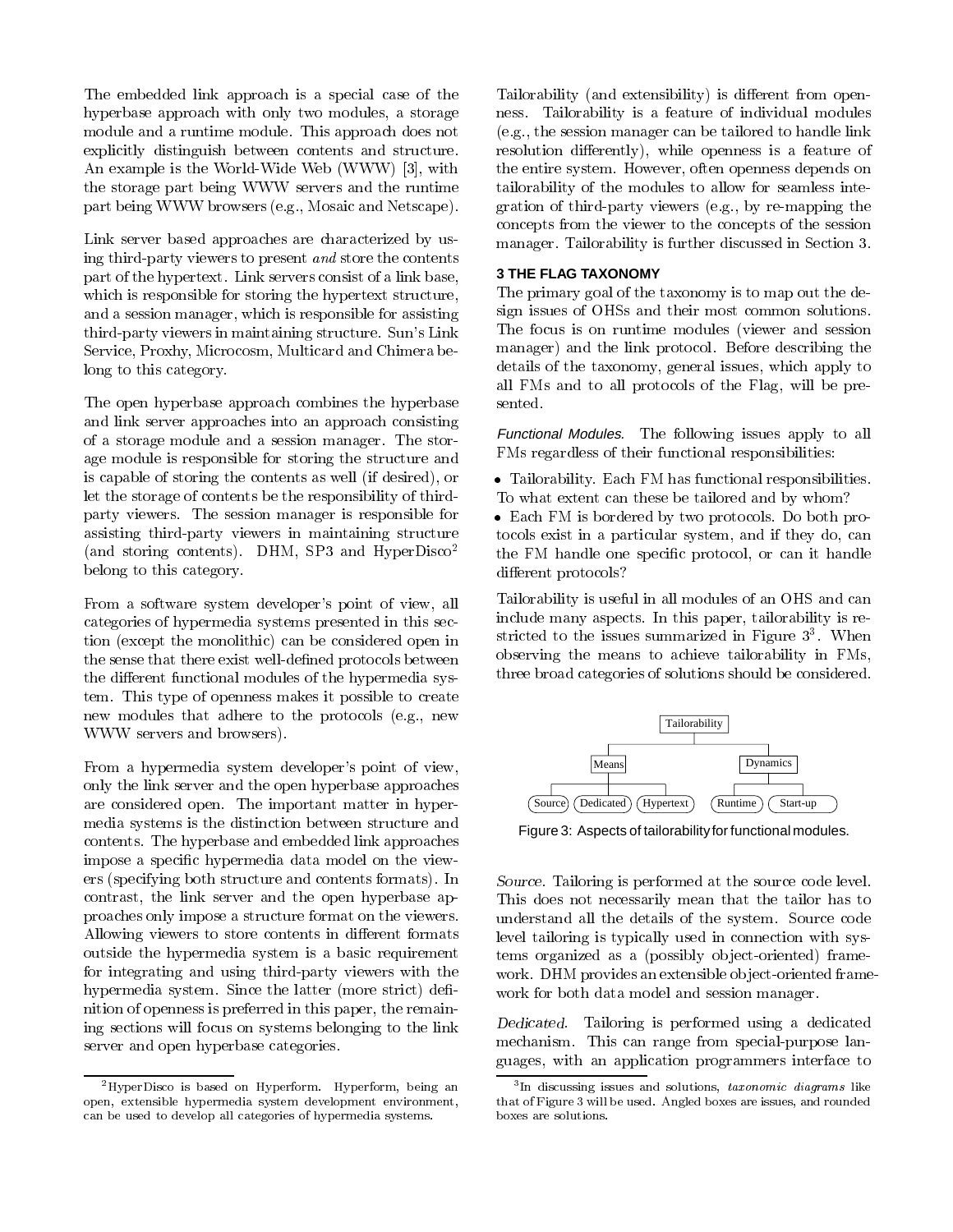operations in the FM, to graphical dialog boxes as known from many Macintosh and Windows applications. Microcosm uses a dedicated tool to manipulate the organization of link filters.

Hypertext. Tailoring is performed by creating hypertext structures, which are interpreted at runtime. The KMS action language use this rare solution (e.g., for its control structures).

Another aspect of tailorability is the dynamics of the customization. The distinction here is when the customization takes effect. Two possible solutions (among many) are runtime, meaning that the customizations take effect while the system is running, and start-up, which means that the system must be shut down and restarted for the customizations to take effect.

Protocols. Protocols have both a technical level, addressing how the two FMs next to the protocol exchange commands, and a contents level, defining the command repertoire of the protocol. The contents level of each protocol will be addressed later. Issues regarding the technical level are independent of the actual command repertoire:

- medium (e.g., DDE, Apple Events, TCP/IP sockets, internal library).
- format (e.g., (send object message . args)).

Normally, it is only the link protocol which is interesting setting. at the technical level because most third-party viewers are not designed to use a specific (standard) communication protocol. This forces the session manager to support a range of different communication protocols. Davis et al. [1994] and Anderson et al. [1994] present a number of different ways to communicate with thirdparty viewers which are not designed to be integrated into a hypermedia system. The common solution is to build a wrapper for the third-party viewer, which transforms the command repertoire of the link protocol into whatever operations are available in the viewer. The use of wrappers is shown in Figure 4, where the wrapper is indicated as a thin line between the protocol and the r Misters

However, on some of the most common platforms there is currently a move towards standardized interprocess communication (OLE2 under Windows, and OpenDoc under Macintosh and Motif). One can therefore hope that the technical issues of protocols will soon cease to be an issue.

In the following discussions of FMs and protocols, the exact named parameterized operations provided from each FM will not be discussed in connection with the FM



Figure 4: The extended Flag. The line along the protocols adapts the functional module to the specific protocol.

itself, but will be considered to lie within the protocol between the FM that provides the operation, and the FM that uses it. This allow us to discuss FMs in a more abstract manner and to talk about a given FM conforming to more than one protocol (specic set of operations).

## **3.1 Session Manager**

The main responsibilities of the session manager are:

- Managing instantiations and tracking which viewers are responsible for presenting them.
- Resolving link activation, taking into account the current status of the session.
- $\mathcal{L}$  are isomorphic and is, controlled which links shown which links shown is a shown of  $\mathcal{L}$ appear as link markers in an instantiation.
- Serving as a mediator of messages in a collaborative setting.

coordination and creation and maintenance of structure ture. This will be discussed together with the operations of the linking protocol.

Third-party viewers are capable of manipulating the contents of nodes outside the hypermedia system. This leads to two problems: (1) anchor consistency: how to maintain the linkAnchor mapping, and (2) contents location: how to deal with the situations that occur when node contents have been moved or (even worse) deleted from outside the hypermedia system.

Two types of anchors exist: positional and keyword. The anchor value of positional anchors specify a position within the node contents, while the anchor value of keyword anchors specify a generic part of the node contents rather than a position. Keyword anchors are easy to maintain and work quite well as demonstrated by local and generic links in Microcosm. Figure 5 summarizes some approaches to the anchor consistency problem for positional anchors. In DHM, the problem is identied as a special case of dangling links [10, case 4, page 43], but no attempts are made to handle the problem. There are two approaches to fully handle the problem. The first is to require the viewers to maintain the anchors, the second is to make different versions of the contents, at least ensuring that the anchors are correctly aligned to the

 $4$ The extended Flag resembles the Norwegian flag, which to our great dismay gives a better description than the Danish 
ag.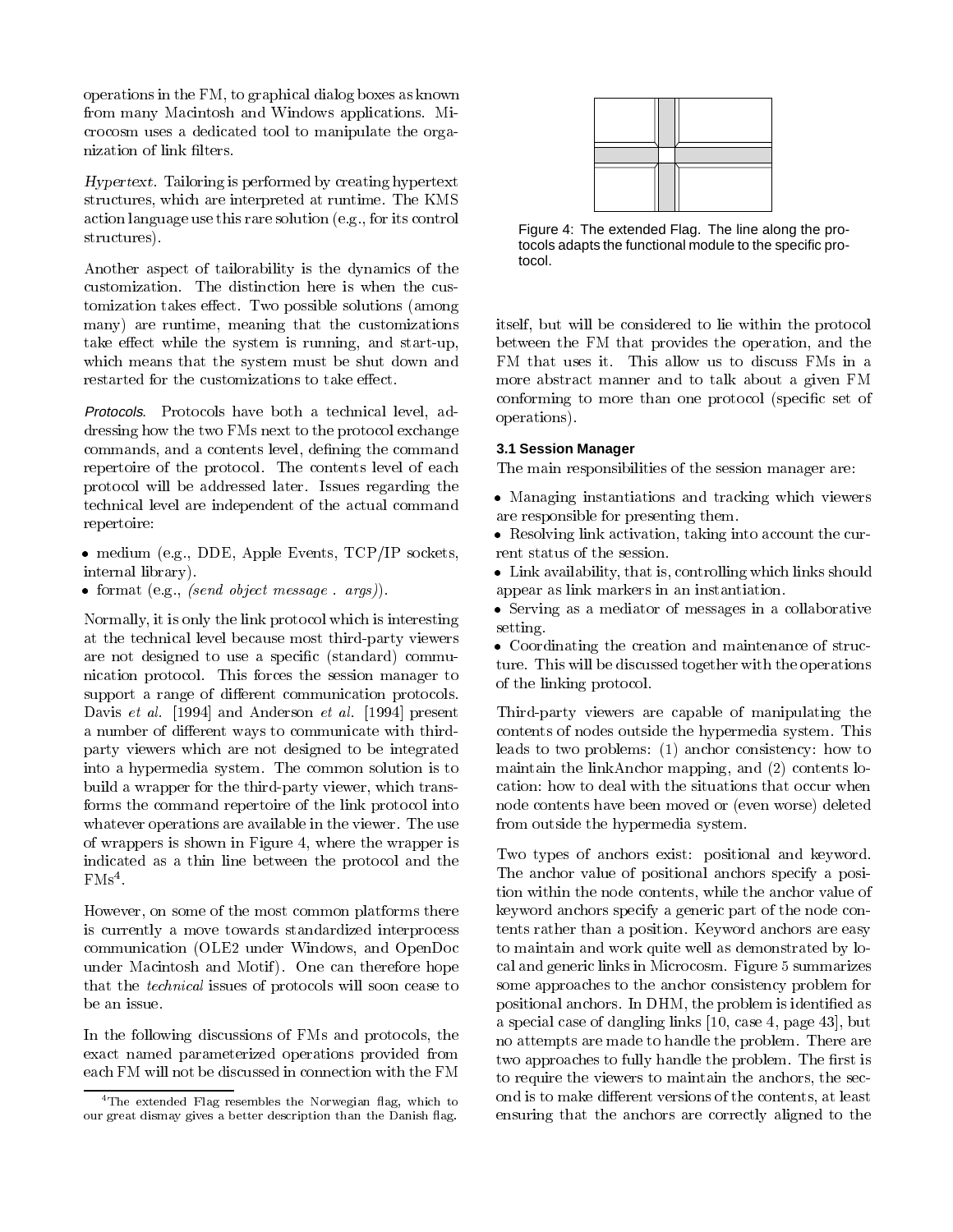previous contents. However, versioning is rarely what is needed. HyperTED [23] applies heuristic methods to solving the anchor consistency problem. The main challenge of heuristic solutions is to be able to detect inconsistency, so the system can inform the end-user that the anchor is invalid.



Figure 5: Anchor consistency issues for positional anchors.

The problem of node contents being moved to a different location from outside the hypermedia system has been addressed in HyperTED, which makes use of aliasing features of the Macintosh operating system to track renaming and moving of files within a single file system.

Ignoring the issue of anchor consistency, there is still room for interesting variations on how the resolver function is designed. Figure 6 summarizes the most important issues and solutions. The first sub-issue is how the link marker is resolved. Three solutions are presented: (1) a specic link marker is statically bound to a specic anchor, (2) the mapping from link marker to anchor is computed, and (3) to emphasize that there is a whole range of solutions to the resolution issue, the diagram includes a "once" solution, where the link marker mapping is computed the first time a link marker is looked up, and the mapping is hence static. When computing the link marker to anchor mapping as in both the computed and once solutions, it is an issue what input is used in the computation (including the actual link marker, end-user id, session history, phase of the moon, etc.).



**Figure 6: Resolver function issues.**

Once the anchor has been found, the session manager can obtain the link attached to the anchor and must resolve the endpoints of the link. There are really two issues here. How to generate the set of endpoints for the link, and how to select which endpoints to present. The taxonomy distinguishes between static generation, which means that the endpoints are stored as part of the link, and dynamic generation, where the endpoints are computed. Selection has two possible solutions in the taxonomy, one is to let the end-user chose between all generated endpoints, the other is to let the system automatically select some.

There is often a correlation between the link marker and endpoint resolution issues, in that computed resolution often yields many endpoints, which makes it necessary to let the end-user decide which endpoint(s) to present. When the link marker is statically bound to a specific anchor and, therefore, to a specic link, it seems more appropriate to give the author control over which nodes should be presented, which implies that the system will automatically determine this (based on structural information given by the author).

There is also a correlation between anchor consistency and resolver function issues. As mentioned above, one way of addressing the consistency problem is to use key word anchors. This often means that the keyword resolution is computed, at least the first time the keyword is looked up.

When a component is instantiated, it is important to consider which links are to be instantiated as link markers. Some links might be private annotations which should not be presented, or some links might require special end-user status to follow, or even see. It is the responsibility of the session manager to control which link markers are available. In the link protocol proposed in Section 3.3, there is an operation which will insert link markers into an instantiation, thus allowing the session manager to be in control of which anchors are to be available in the instantiation.

When not all anchors are included as link markers in an instantiation, it becomes difficult to maintain positional anchor consistency for the excluded anchors.

Tailorability is especially important in connection with the session manager, allowing flexibility in determining link availability and link resolution.

Finally, to support multiuser settings, the session manager must be able to receive notifications and determine the appropriate actions to take (if any) [11, 25]. For example, if the session manager is notied that a link has been added to a node, it must pass on the notification to viewers displaying this node, to inform them that link markers are no longer up-to-date.

#### **3.2 Viewer**

The main responsibilities of viewers are to present and manipulate the contents of hypermedia components. When assessing a viewer from an OHS's perspective, the following issues are central: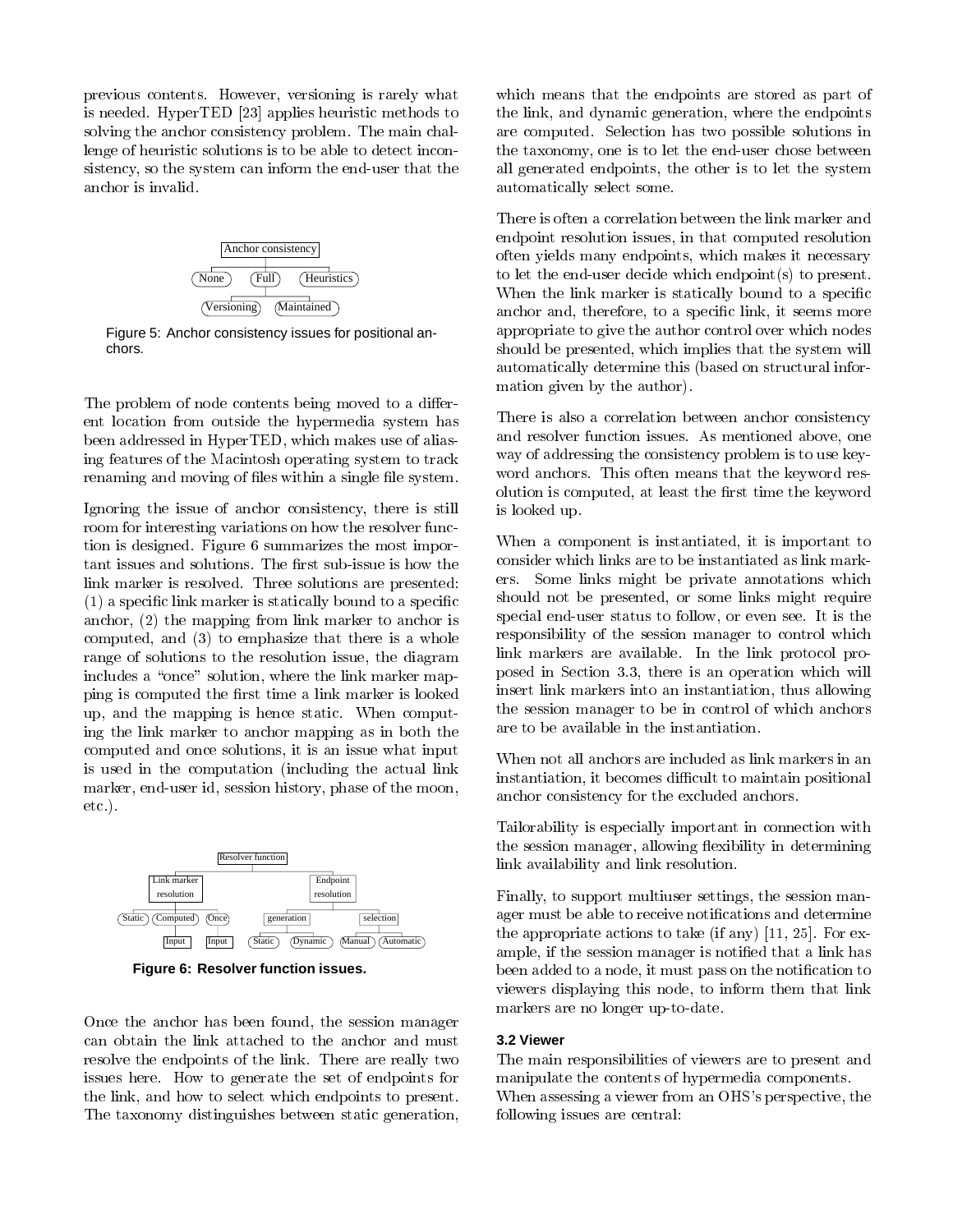Contents storage. Will the viewer store its contents by it self, or can it cooperate with the session manager to do so?

 $\mathbf{H}$ viewer maintain anchor values?

in a collaborative hypermedia setting?

There are different levels at which a viewer can support anchors. Figure 7 summarizes the anchor support issues and solutions. As indicated, possible solutions of directionality are to support source and destination anchors, which can either refer to values or objects within the document or refer to the document as a whole.



Figure 7: Aspects of viewers notion and awareness of anchors.

The issue of anchor creation deals with how the end-user creates an anchor, and the issue of activation deals with how the end-user activates an anchor. For both of these issues there are two possible solutions:  $(1)$  the viewer form the sessional polynomial state in the contract of the contract was activated. allows the end-user to initiate the create and activate commands inside the viewer (e.g., through a menu), or (2) the end-user will have to indicate the link marker and then issue the "activateLink" from the session manager.

Anchor storage can either be handled by the viewer itself, or by some mechanism outside the viewer. If the viewer is able to store its anchors, there is a good chance that anchors can be maintained in a consistent manner, even when the contents are edited outside the hypermedia system.

To support multiuser settings, viewers must be able to receive notifications and perform appropriate actions in response to them. For example, if a viewer is notied that its current instantiation is no longer up-to-date, it must somehow communicate this knowledge to the enduser. How this is done depends on the collaboration policies and capabilities of the viewer. Typical methods in a synchronous collaborative setting would be to automatically update the display or to inform the end-user that the displayed instantiation is outdated and a more recent version is available.

To illustrate the viewer issues, let us consider the usage of Microsoft Word for Windows as a third-party viewer.

Word stores its contents in a proprietary format outside the hypermedia system. It can be notied as one can call Word commands from outside using Windows DDE. It can provide within-anchors for both source and destinations through the usage of the Word concept of "bookmarks". A bookmark is a named region of the text. The bookmark name can be used as the anchor value, and Word stores bookmarks internally in the document allowing the document to be safely edited outside the hypermedia system, as long as bookmarks are not deleted or renamed. Anchor creation and activation can be done internally, because menus can be tailored by means of the dedicated Word-basic language.

## **3.3 Linking Protocol**

The main responsibility of the linking protocol is to provide the operations necessary to bind the viewer and session manager functionality together. The link protocol operations can typically be grouped into the following categories:

 Link activation. When the end-user activates a link, the viewer must inform the session manager of what link marker was activated.

 Spawning viewers. When a document is to be presented, the viewer and session manger must exchange document location, presentation information, and link marker information.

 Creating and maintaining structure. When the enduser, for instance, creates a new link, the viewer must inform the session manager of what link marker/selection

ager receives notifications, these must be forwarded to the appropriate viewers.

Despite the taxonomic approach of this paper, we have found it useful to present a specific link protocol for illustrative purposes. The discussion of link protocol operations will take outset in the ten operations of the Dexter runtime layer: openSession, openComponents, presentComponent, followLink, newComponent, unPresent, editInstantiation, realizeEdits, deleteComponent and closeSession. In an OHS, the runtime functionality is divided between the viewer and the session manager. The Dexter model runtime operations will be revisited from this perspective, leading to the Flag link protocol (FLP) (Table 1).

The four operations openSession, closeSession, open-Components and presentComponent are not intended to be called from the viewer, and are therefore not part of the link protocol. The session manager will have its own user interface to enable opening and closing of sessions. The openComponents and presentComponent operations are internal operations used in particular by "activateLink" (followLink in Dexter).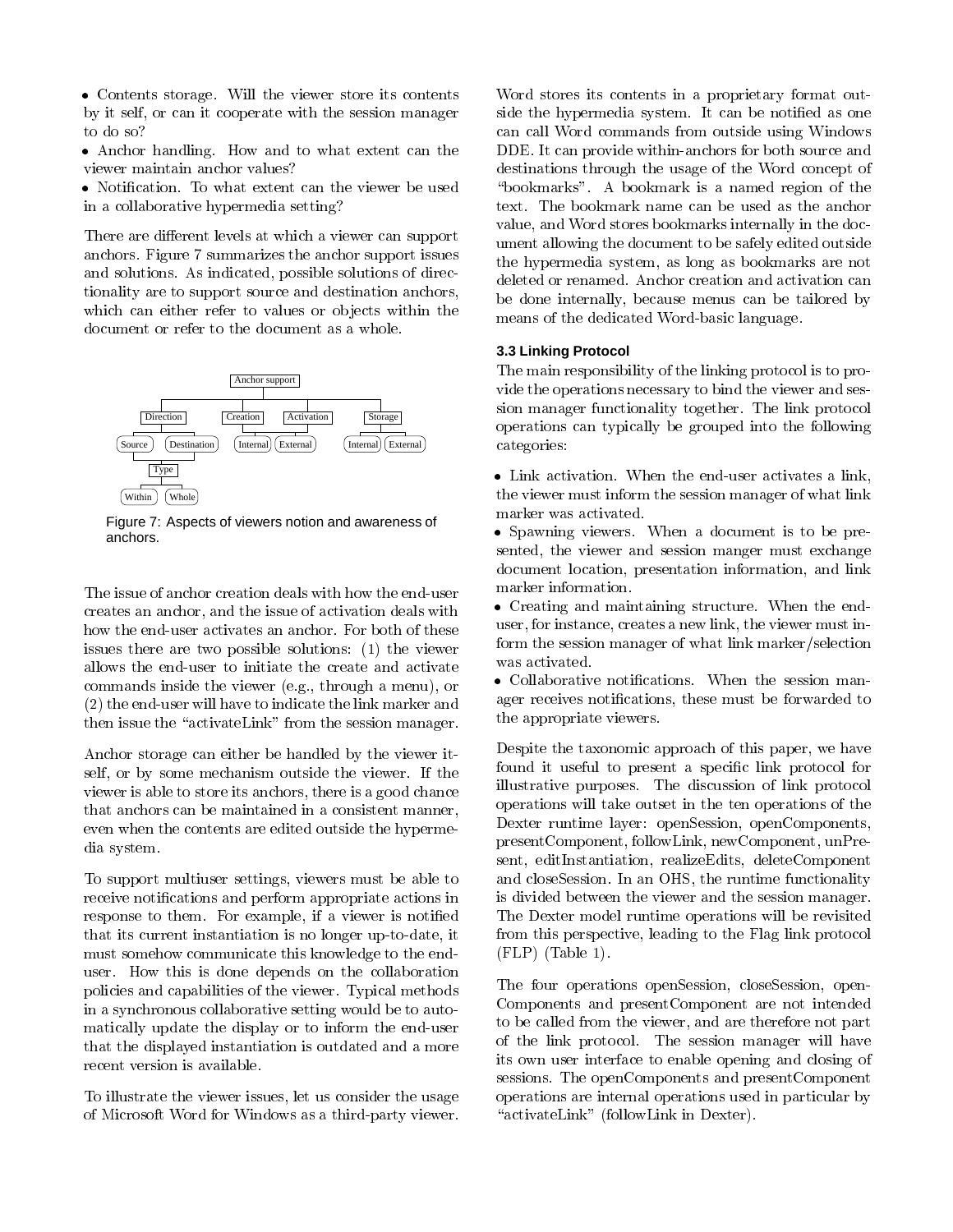| Session manager operations      |                                                                                                                                                                                                                                                     |
|---------------------------------|-----------------------------------------------------------------------------------------------------------------------------------------------------------------------------------------------------------------------------------------------------|
| activateLink                    | FLP version of Dexter followLink. Resolve link marker, and present destination component.                                                                                                                                                           |
| newComponent <sup>1</sup>       | Opens a new instantiation on a newly created component (as in Dexter).                                                                                                                                                                              |
| unInstantiate <sup>1</sup>      | FLP version of Dexter unPresent. Removes instantiation from session.                                                                                                                                                                                |
| saveEdits                       | FLP version of Dexter realizeEdits. Stores the contents of instantiation. Only necessary if<br>the viewer cannot store its own contents.                                                                                                            |
| $delet$ e $Component1$          | As in Dexter, only we now call unInstantiate rather than Dexter unPresent.                                                                                                                                                                          |
| setSelectedComponent            | Set selected component to the component passed as parameter. The selected component is<br>used by the following two operations.                                                                                                                     |
| createSpecifier                 | Add specifier to selected link based on the link marker passed as parameter.                                                                                                                                                                        |
| addToComponent                  | Add component passed as parameter to selected composite.                                                                                                                                                                                            |
| Viewer operations               |                                                                                                                                                                                                                                                     |
| present Instantiation           | Retrieves and presents an instantiation.                                                                                                                                                                                                            |
| present Anchors                 | Creates link markers for a set of anchors.                                                                                                                                                                                                          |
| gotoAnchor                      | Indicate an anchor as the destination in an activateLink operation.                                                                                                                                                                                 |
| saveInstantiation <sup>2</sup>  | Saves the changes done to an instantiation.                                                                                                                                                                                                         |
| closeInstantiation <sup>2</sup> | Closes the view of an instantiation.                                                                                                                                                                                                                |
| markAsObsolete                  | Marks the contents in some clear way to indicate that the stored version is now newer than<br>the one presented here. Specific implementations can do anything from deleting the contents,<br>to making it read-only or to change background color. |

Table 1: Flag link protocol.

Notes: 1) If viewers store their own contents, these functions merely noties the session manager that the action took place in the viewer. 2) These operations are only needed if the session manager wants to implement secure closing of sessions, otherwise saving and closing is initiated by the end-user directly in the viewer.

When presenting a hypermedia component (e.g., when using activateLink) the presentation specification includes information on what viewer should be invoked. Most viewers can be invoked with a description of what component to present. Alternatively, a running viewer can be instructed to present a specific component using the viewers to save and close the instantiation. The Dexter viewer operation \presentInstantiation". Part of instantiating a component is to visualize (a set of ) its anchors as link markers in the viewer. To do this, the session manager call the viewer operation "presentAnchors". To indicate the destination of a link in a document, the viewer operation "gotoAnchor" indicates the destination link marker based on an anchor value.

The editInstantiation operation becomes part of the viewer functionality and as such does not belong to the link protocol. The realizeEdits operation saves the changes done to a given instantiation. Most third-party viewers will save their own contents  $-$  however, in the open hyperbase approach, the session manager should provide a way for a viewer to store contents; in the FLP the "saveEdits" operation replaces the realizeEdits operation.

Closing an instantiation, as in unPresent and delete-Component, is now done by the viewers themselves. However, to enable the session manager to track the set of instantiations, the viewers must inform the session manager when an instantiation is closed or deleted.

To emphasize the change of initiation, the Dexter un-Present operation is renamed unInstantiate.

Though it is not strictly necessary, the FLP specifies that the session manager must be able to instruct the closeSession species that closing the session can result in loss of changes. The designer of the session manager should be given the choice to implement a more acceptable behaviour.

To enable structural editing, there is a need for an operation to add new specifiers to a link, and to include components into a composite. While this can be done in several ways, the FLP specifies a simple protocol for doing this. The session manager maintains a selected component, which can be set by the setSelectedComponent operation. To create a link between two nodes, the newComponent operation creates a new link. The new component is automatically made the selected component. Then a node is located, and a link marker is created. The createSpecifier is then called with the link marker as argument, and a new specifier is created in the selected link. This is repeated for other endpoints of the link. To add a component to a composite is quite similar. The composite is made the selected component, and the addToComponent is issued from the viewer of an existing instantiation.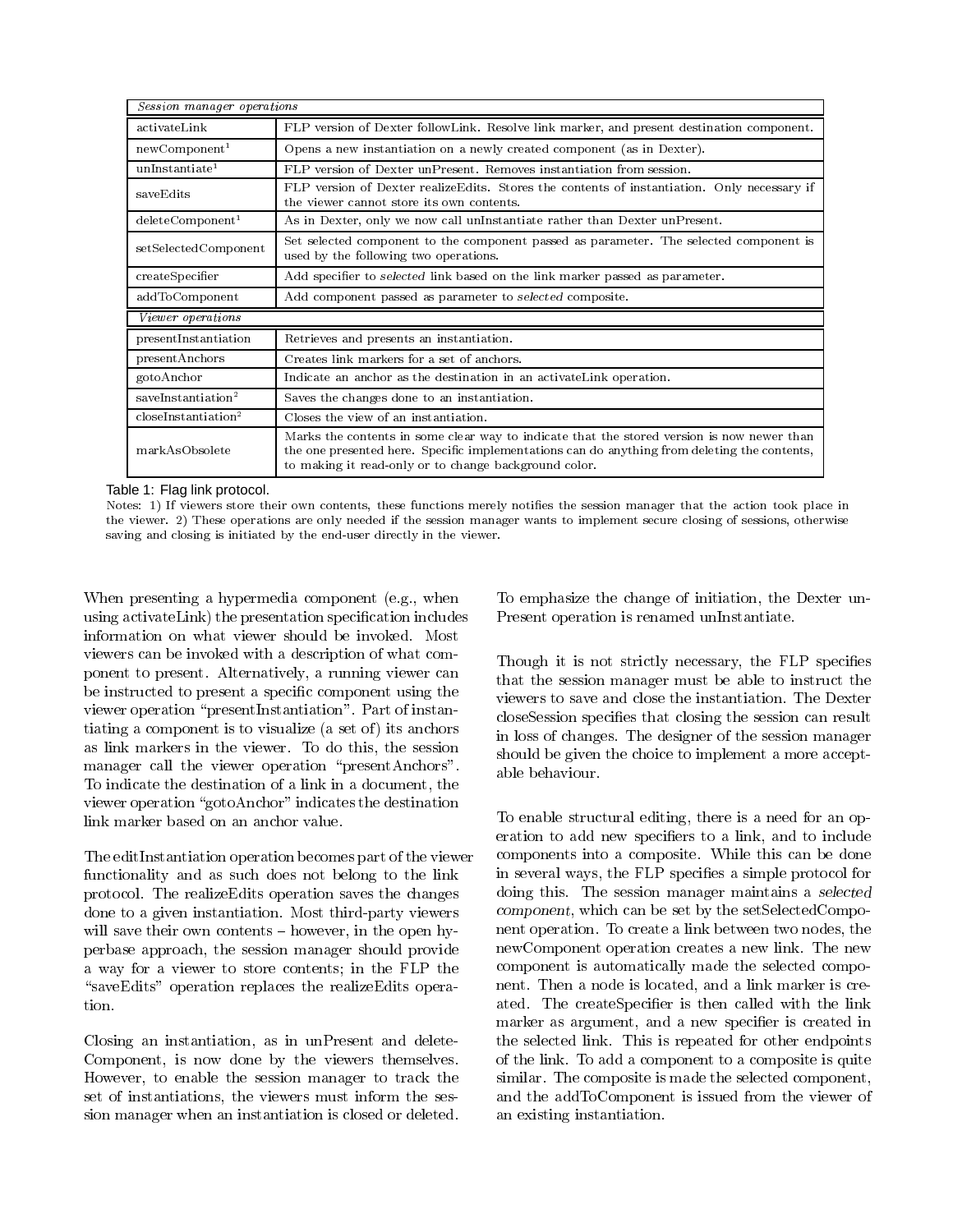In synchronous collaborative hypermedia systems, the session manager must be able to track changes to the hypertext (made by other end-users), and notify the enduser of such changes. The FLP specifies two simple ways to let the session manager address the viewer: "presentInstantiation" followed by "presentAnchors" can be used to instruct the viewer to reload the contents and present the current set of anchors, and \markAsObsolete" can be used to inform the viewer that the instantiation is no longer current.

## **3.4 Other Functional Modules and Protocols**

Since the main emphasis of this paper has been on runtime aspects of the Flag, this section will only briefly describe the remaining modules and protocols.

Data Model Manager. The Dexter model gives a rather specific description of the fundamental data model, detailing how components are to be realized, at least functionally. Since the Dexter model has been published, implementation based on the original model has revealed some problems and open ends in the original specification [10,11]. New models such as the link server approach in Microcosm are using a very different data model than proposed by the Dexter model. Experiences with DHM and Hyperform have emphasized the importance of having a general hypermedia data model frame work which can be extended and tailored towards the specic needs of individual applications and application areas.

Storage Manager. Even though the taxonomy does not state anything specic about the data model, there is a fundamental insight in separating the storage into structure and contents modules. The issue of contents storage format pertains to the storage manager. If several viewers agree on a storage format (e.g., HTML), they can share the same document contents, with some allowing editing and others being passive viewers.

Presentation Protocol. This protocol defines the data model operations available to the session manager, and it de fines the session manager call-back operations available to the data model manager (e.g., in relation to cooperative events).

Storage Protocol. The storage protocol encapsulates the storage manager from both the viewer and the data model manager. There is an important point to be made here in relation to OHSs. While the storage manager module can provide storage to third-party viewers, it can also serve as information provider by delivering contents in a format which can be interpreted by existing viewers (e.g., ASCII, RTF, Postscript, etc.). In the extended Flag, the storage protocol has two places where one can put a wrapper. If the wrapper is placed on the data model manager (or viewer) side, it can be used to

introduce virtual (computed) contents. In this way various kinds of read-only information can be incorporated into the hypermedia system (e.g., UNIX manual pages).

## **4 CASE STUDIES**

To illustrate the differences between the two categories of OHSs, "open hyperbase" and "link server", we will describe and compare DHM and Microcosm using the taxonomic aspects presented in the previous section.

## **4.1 Open Hyperbase: DHM**

The DHM system is described by Grønbæk and others in  $[9, 10, 11, 12]$ . The first reference is particularly interesting from the perspective of OHSs, since it describes in some detail how third-party viewers can be added to the system.

The data model manager and the session manager (both based directly on the Dexter model) can be tailored in the form of source code level customization, which takes effect at runtime. This is done using an interpreter and an ob ject-oriented framework for the system.

Contents storage is either entirely the responsibility of an ob ject-oriented database, or node contents can be handled by the viewers (in DHM terminology called editors). The link protocol is internal to the session manager. Integration of third-party viewers are done using wrappers on the viewer side of the link protocol.

Regarding anchor consistency, the DHM system either depends on the viewer to do this, or there is no support for this. The resolver function is flexible, as all solutions are possible through tailoring. The default behaviour is that the link marker resolution is static, and the endpoint selection is automatic (bring up all endpoints of a link).

The DHM system is capable of handling viewers with all kinds of anchor support (cf. Figure 7). The link protocol has three levels, for fully open editors, semi-open editors and closed editors. These levels reflect that the system is able to handle viewers with different levels of anchor awareness. It is not clear if the session manager provide external anchor creation and activation in those cases where the viewer is not able to do it by itself.

The link availability issue is not directly addressed in any paper we know of, but the session manager should be able to restrict which anchors are instantiated into link markers, through tailoring of the instantiation concept in the session manager.

The DHM system provides support for collaborative work in both the data model manager and the session manager. The notification mechanism allows different endusers to be informed of changes done by other end-users, and the locking mechanism allows collaboration in a se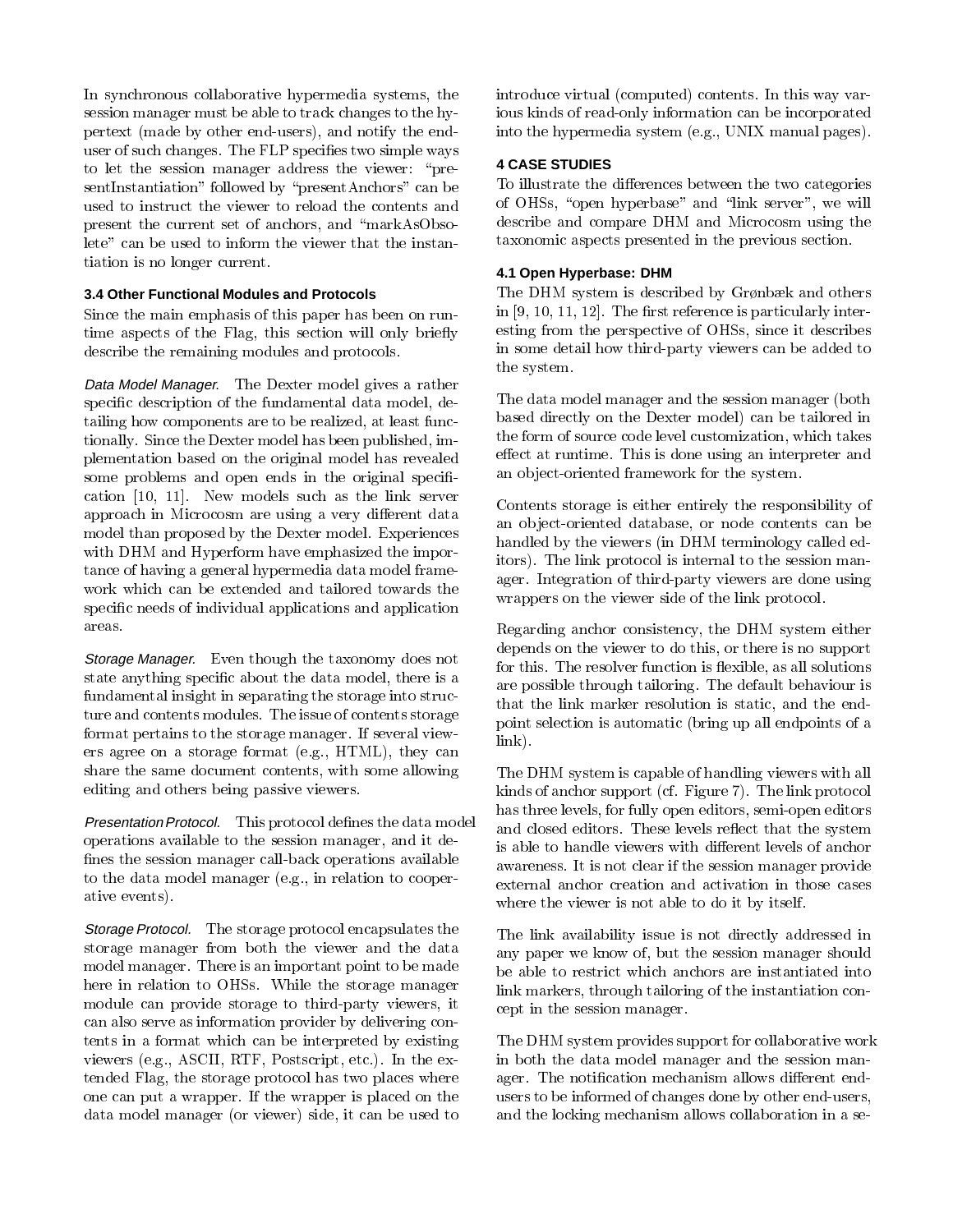cure fashion.

## **4.2 Link Server: Microcosm**

Microcosm is described in [4, 5, 15]. Microcosm is based on a link-filter approach  $[15]$ , which basically is a special way of organizing the link marker resolver function, merging static, once and computed. Endpoint selection is manual.

Link marker resolution can be tailored using a dedicated tool to manipulate the order in which link markers are examined in the so called filter-chain. Adding new filter types require source code level changes using a special application programmers interface.

The anchor consistency issue is to a large extent solved by extensive usage of keyword anchors, but the system supports viewer maintained positional anchors as well. The link protocol is based on a fixed command repertoire, but the flexibility of the resolver function makes it de facto possible to have different levels of the link protocol. The link protocol consists of a set of Windows DDE calls. Integration of third-party viewers are done using a number of different methods [5].

Like DHM, Microcosm will handle viewers with all kinds of anchor support. As Microcosm is a link server approach, viewers are always responsible for storing their own contents. The data model is very simple and does not allow further specialization, for example, one cannot easily create typed nodes and links.

The link-filter approach used by Microcosm directly addresses the issue of link availability, in that the filter chain can be used to filter out those links that should not be part of a specic instantiation.

In its present form, Microcosm does not address collaborative issues.

## **4.3 Comparison**

The main difference between DHM and Microcosm is that DHM allows the data model to be tailored, while Microcosm does not. DHM allows the choice between storing the node contents within the system, or externally, maintained by the viewer, where Microcosm requires the viewer to store it. DHM has its link protocol internal to the session manager, whereas the link protocol of Microcosm is specied in the form of an interprocess communication protocol. This means, to adapt a new viewer to the system, one has to specialize the internals of DHM, whereas one does not have to do this in Microcosm. The difference is illustrated in Figure 8, where the dotted line indicates where the interprocess communication takes place.

Microcosm is built around the resolver function, and the link marker resolution of Microcosm seems to be



Figure 8: Two approaches to link protocols. a) as done in the DHM system, and b) as done in the Microcosm system. The dotted line indicates where the modules are split into separate processes.

more readily tailorable than that of DHM. The link-filter approach and the extensive usage of keyword anchors gives Microcosm better mechanisms for flexible control over link availability, though the issue can be addressed in the DHM architecture. DHM supports collaborative work through notication and lock mechanisms, where Microcosm gives no support at all.

It seems like Microcosm is more suitable for integrating third-party viewers, because the system is better geared towards it. On the other hand, the DHM system provides a more suitable platform for writing new viewers, because the data model can be tailored to better suit the needs of new viewers.

## **5 CONCLUSION**

The Flag taxonomy provides a framework which allow us to: (1) classify existing hypermedia systems, (2) characterize what an open hypermedia system is, and (3) examine (describe and compare) OHSs independent of the particularities of specic systems. The taxonomy also allowed us to differentiate between important features such as openness and tailorability. Within the frame work of the Flag, we presented a number of issues and possible solutions, in particular for the session manager and viewer modules, which can serve as the basis for a more detailed description of existing OHSs and as a starting point for design of new OHSs. The taxonomic diagrams will serve as check lists to help getting started on a specic design.

In Section 2, we used the taxonomy to classify existing hypermedia systems into broad categories. However, broad classication will often ignore interesting details. For example, the WWW was characterized as a closed hypermedia system, because it does not have a linking protocol. However, WWW should not be dismissed so easily. The WWW consists of two main functional modules, a server and a browser. The server sends HTML encoded information on request from the browser, and the browser then displays this information. But this is only the case when the URL is "http". If the URL specifies that a "file" is to be retrieved, both the Mosaic and the Netscape browser has a file type mapping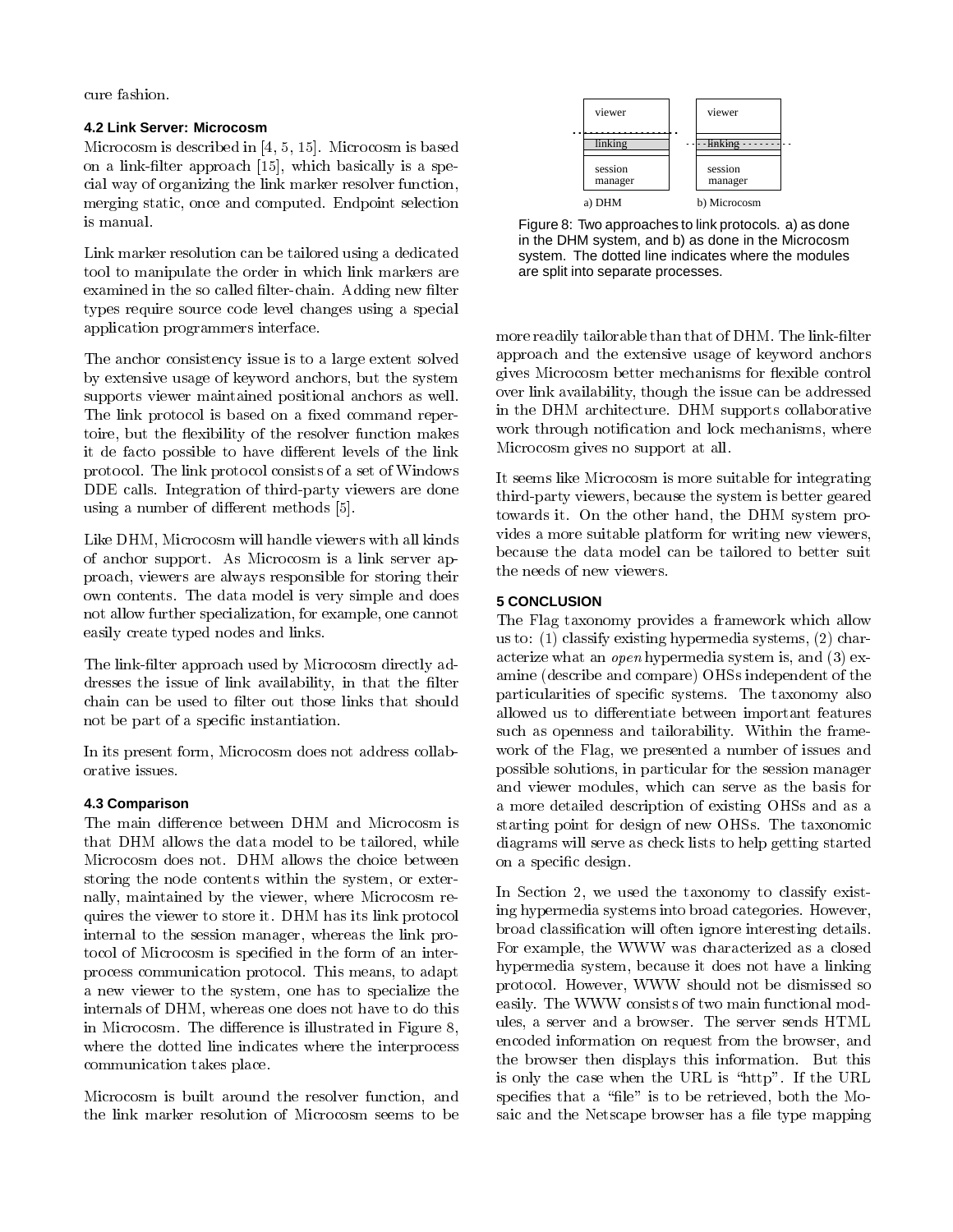which specifies what external application to use for presenting the file. It is thus more fair to say that these browsers serve as session managers, and the external applications serve as viewers. However, the linking protocol is very simple, with viewers supporting only the presentInstantiation operation. The Netscape browser supports a vide range of operations which can be called from the viewers, giving a rich linking protocol towards the session manager.

In Section 4, we presented a description and comparison of two existing OHSs, DHM and Microcosm. The descriptions build strongly on the vocabulary established in the taxonomy. The fact that none of these descriptions are very long, indicates that the taxonomy provides a framework to understand and evaluate the general characteristics of OHSs with minimal effort. There are of course more subtle aspects of these systems which can not be captured by describing the systems according to the taxonomy. It serves as a check list to ensure that one has indeed covered the necessary aspects of an OHS.

One of the current trends in application development is interoperability, allowing one application to draw on the powers of other applications. We have given an example link protocol, which provides insight into what kind of functionality third-party viewers must support to be integrated into a hypermedia system. Viewers must be controllable from the session manager, which is becoming the norm with systems such as DDE and OLE2 under Microsoft Windows, and Apple events under the Macintosh operating system. Viewers must also be able to support anchors in one form or the other (e.g., bookmarks in Microsoft Word, or named cells in Excel). Finally, viewers need to be tailorable to allow anchor operations to be initiated conveniently from within the

The taxonomy can serve as the basis for further development into an actual reference model for OHSs by settling on a specic data model (or an extensible framework) and a framework for the session manager, and by specifying the unspecied protocols.

## **ACKNOWLEDGEMENTS**

The participants at the ECHT '94 Workshop on Open Hypermedia Systems have all been in
uencing this work. We are especially thankful to Serge Demeyer and David Hicks who commented on an earlier draft of this paper.

#### **REFERENCES**

1. Akscyn, R.M., McCracken, D.L., and Yoder, E.A. KMS: A distributed hypermedia system for managing knowledge in organizations. Commun. ACM, 31, 7 (July 1988), 820-835.

- 2. Anderson, K.M., Taylor, R.N., and Whitehead, E.J. Chimera: Hypertext for heterogeneous software environments. In Proceedings of ECHT'94, ACM Press, 1994, pp. 94-107.
- 3. Berners-Lee, T., Cailliau, R., Luotonen, A., Nielsen, H.F., and Secret, A. The World-Wide Web. Commun.  $ACM$ , 37, 8 (Aug. 1994), 76-82.
- 4. Davis, H., Hall, W., Heath, I., Hill, G., and Wilkins, R. Towards an integrated information environment with open hypermedia systems. In *Proceedings of*  $ECHT'92$ , ACM Press, 1992, pp. 181-190.
- 5. Davis, H., Knight, S., and Hall, W. Light hypermedia link services: A study of third party application integration. In Proceedings of ECHT'94, ACM Press, 1994, pp. 41-50.
- 6. Delisle, N., and Schwartz, M. Neptune: A hypertext system for CAD applications. In Proceedings of SIGMOD'86, ACM Press, 1986, pp. 132-143.
- 7. Engelbart, D.C. Authorship provisions in AUG-MENT. In Proceedings of the COMPCON'84, 1984, pp. 465-472.
- 8. Furuta, R., and Stotts, P.D. The Trellis hypertext reference model. In Proceedings of the NIST Hyper $text$  Standardization Workshop, 1990, pp. 83–93.
- 9. Grønbæk, K., and Malhotra, J. Building tailorable hypermedia systems: The embedded-interpreter approach. In Proceedings of OOPSLA'94, ACM Press, 1994, pp. 85-101.
- 10. Grønbæk, K., and Trigg, R.H. Design issues for a Dexter-based hypermedia system. Commun. ACM,  $37, 2$  (Feb. 1994),  $40-49$ .
- 11. Grønbæk, K., Hem, J.A., Madsen, O.L., and Sloth, L. Cooperative hypermedia systems: A Dexterbased architecture. Commun. ACM, 37, 2 (Feb. 1994), 64-74.
- 12. Grønbæk, K. Composites in a Dexter-based hypermedia framework. In Proceedings of ECHT'94, ACM Press, 1994, pp. 59-69.
- 13. Halasz, F., and Schwartz, M. The Dexter hypertext reference model. Commun. ACM, 37, 2 (Feb. 1994),
- 14. Halasz, F.G. Reflections on Notecards: Seven issues for the next generation of hypermedia systems. Commun.  $ACM$ , 31, 7 (July 1988), 836-852.
- 15. Hill, G., Wilkins, R., and Hall, W. Open and recon figurable hypermedia systems: A filter-based model.  $Hypermedia, 5, 2 (1993), 103–118.$